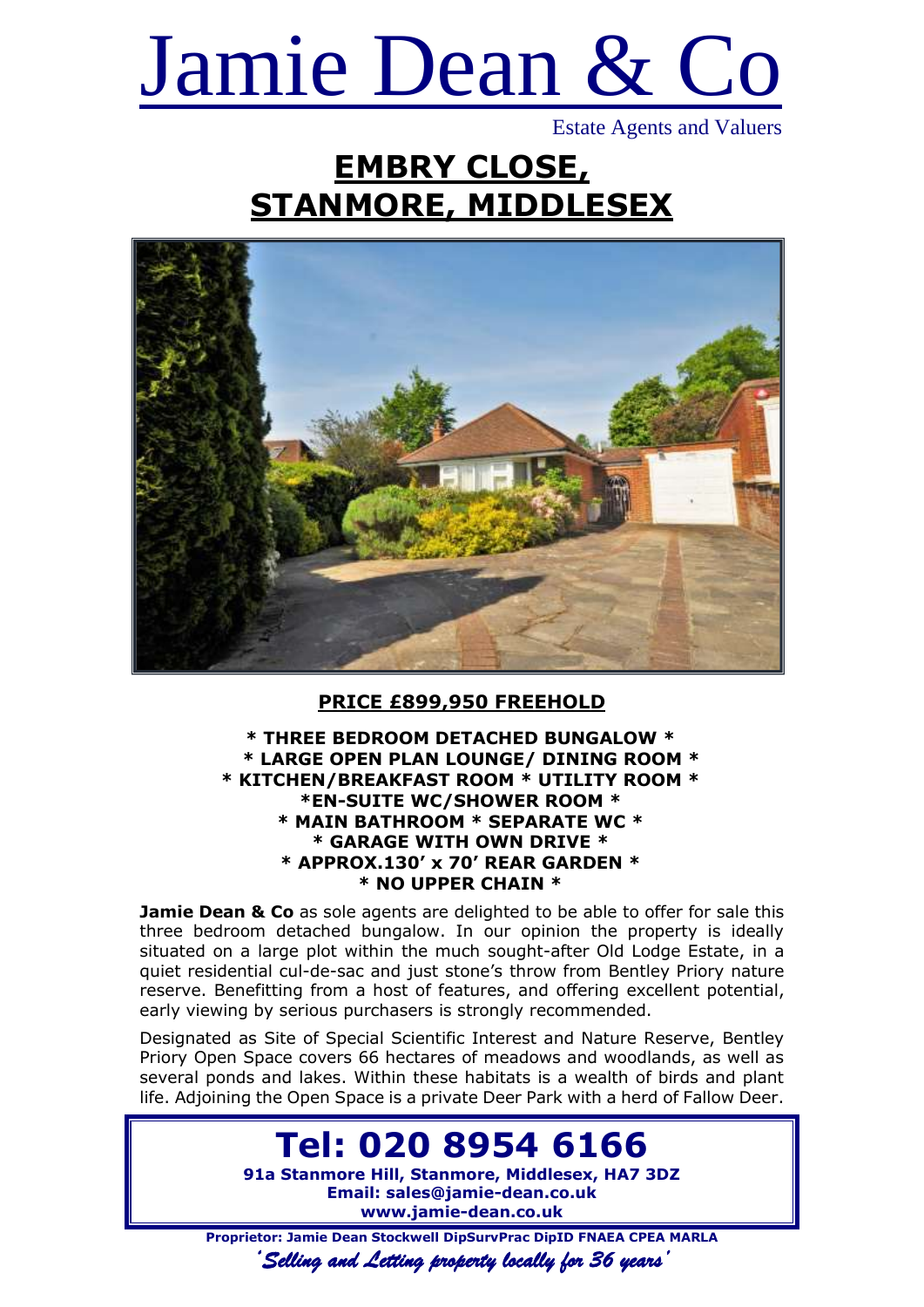*Embry Close, Stanmore, Middlesex continued…*

#### **Front door to:**

#### **Reception Hallway: 30'7 x 6'10 (9.32m x 2.08m).** Central heating radiator, built in coats cupboard, access to loft space.

**Lounge/**

**Dining room: 31'1 x 22'1 (9.47m x 6.73m) Max. 'L' Shaped.** Dining area: Double glazed windows to front and side, feature brick fireplace, central heating radiator, double doors to hallway. Lounge area: Double glazed windows to the side and rear, double glazed double doors to rear garden, central heating radiator, door to hallway.

#### **Kitchen/**

- **Breakfast Room:21'8 x 12'2 (6.60m x 3.96m).** Comprehensive range of fitted wall and base units with work surfaces over, 1½ bowl stainless steel sink unit with mixer tap and waste disposal, space and plumbing for dishwasher, 'Bosch' built in gas hob with extractor hood over, built in 'Beko' electric oven, tiled floor, double glazed windows and door to rear garden, recessed ceiling spotlights, door to…
- **Utility room: 5'11 x 7'7 (1.80m x 2.31m) plus depth of built-in cupboards.** Single drainer stainless steel sink unit with mixer tap, wall mounted 'Worcester Greenstar 24i' condensing gas central heating boiler, space and plumbing for washing machine, space for fridge/freezer, tiled floor, built in cupboards, door to exterior, door to…
- WC: Central heating radiator, low-level flush WC, wall mounted wash hand basin, wall mounted cabinet 'Airflow' extractor fan.
- **Bedroom 1: 14'6 x 12'11 (4.42m x 3.94m).** Double glazed windows to front, range of fitted wardrobes and cupboards, central heating radiator, door to…

#### **En-suite WC/**

- **Shower room: 8' x 5'1 (2.44m x 1.55m).** Tiled walls and floor, recessed ceiling lights, double glazed window, concealed flush WC, wall mounted wash hand basin with mixer tap, wall mounted cabinet with mirrored doors, 'Aqualisa aqua-stream' shower.
- **Bedroom 2: 16'2 x 10'5 (4.93m x 3.17m).** Fitted wardrobes, central heating radiator, 'Velux' window with blind.
- **Bedroom 3: 10'4 x 7' (3.15m x 2.13m).** Currently used as a study. Central heating radiator, 'Velux' window with blind.
- **Bathroom: 7'11 x 5'3 (2.41m x 1.60m).** Tiled walls, panelled bath with mixer tap and hand shower attachment, bi-fold shower screen, 'Aqualisa Aquastream' shower, wash hand basin, concealed flush WC, bidet, central heating radiator, recessed ceiling lights, wall mirror, extractor fan.
- **Front Garden:** Hardstanding providing off street parking, flower beds with mature shrubs.
- **Rear Garden: Approximately 130' x 70' (39.62m x 21.34m) max.** Laid to lawn, flower beds with mature shrubs, large patio area, pedestrian side access to front.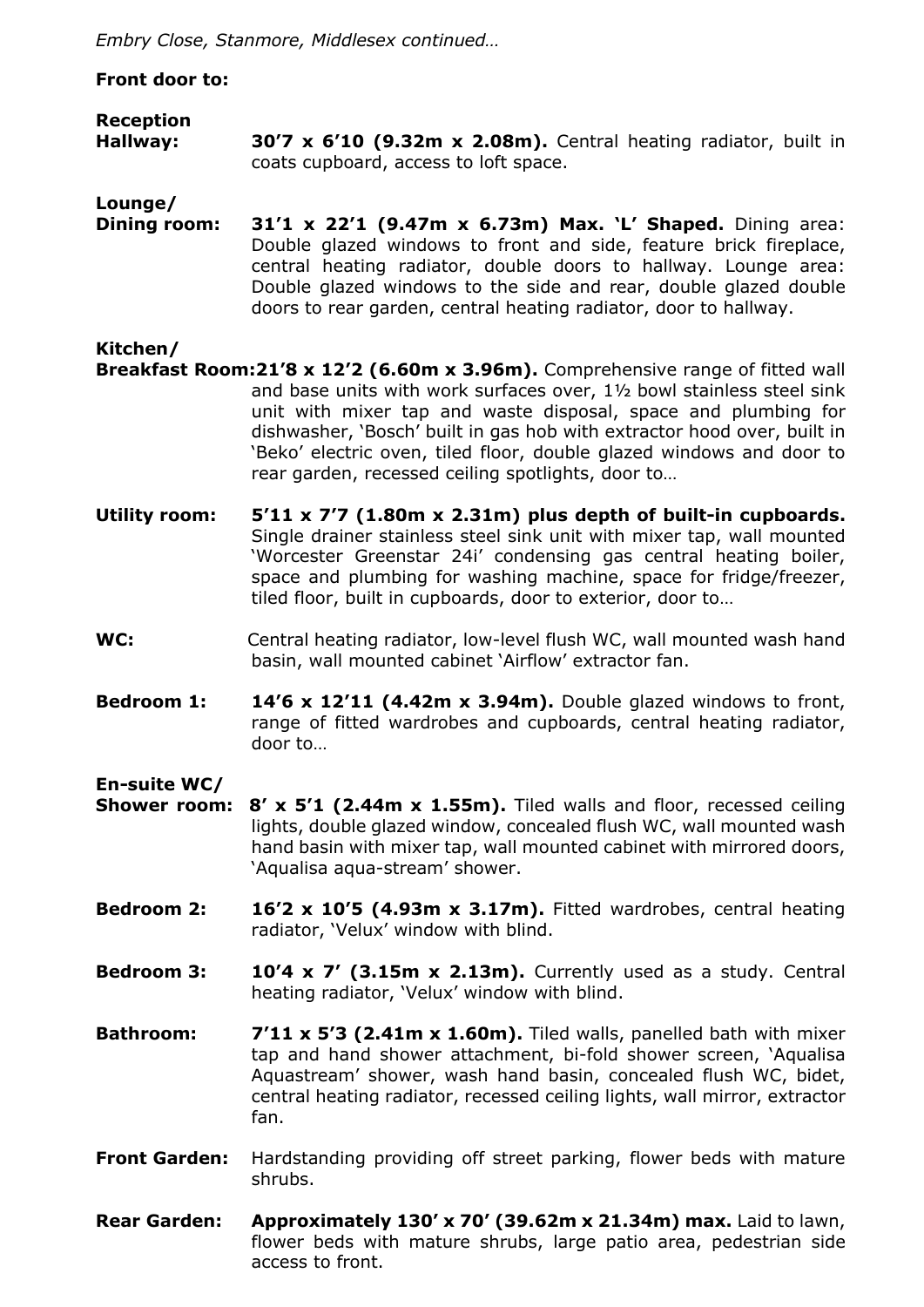*Embry Close, Stanmore, Middlesex continued…*

Garage: Brick built with up and over door, pedestrian access door leading to the rear garden.

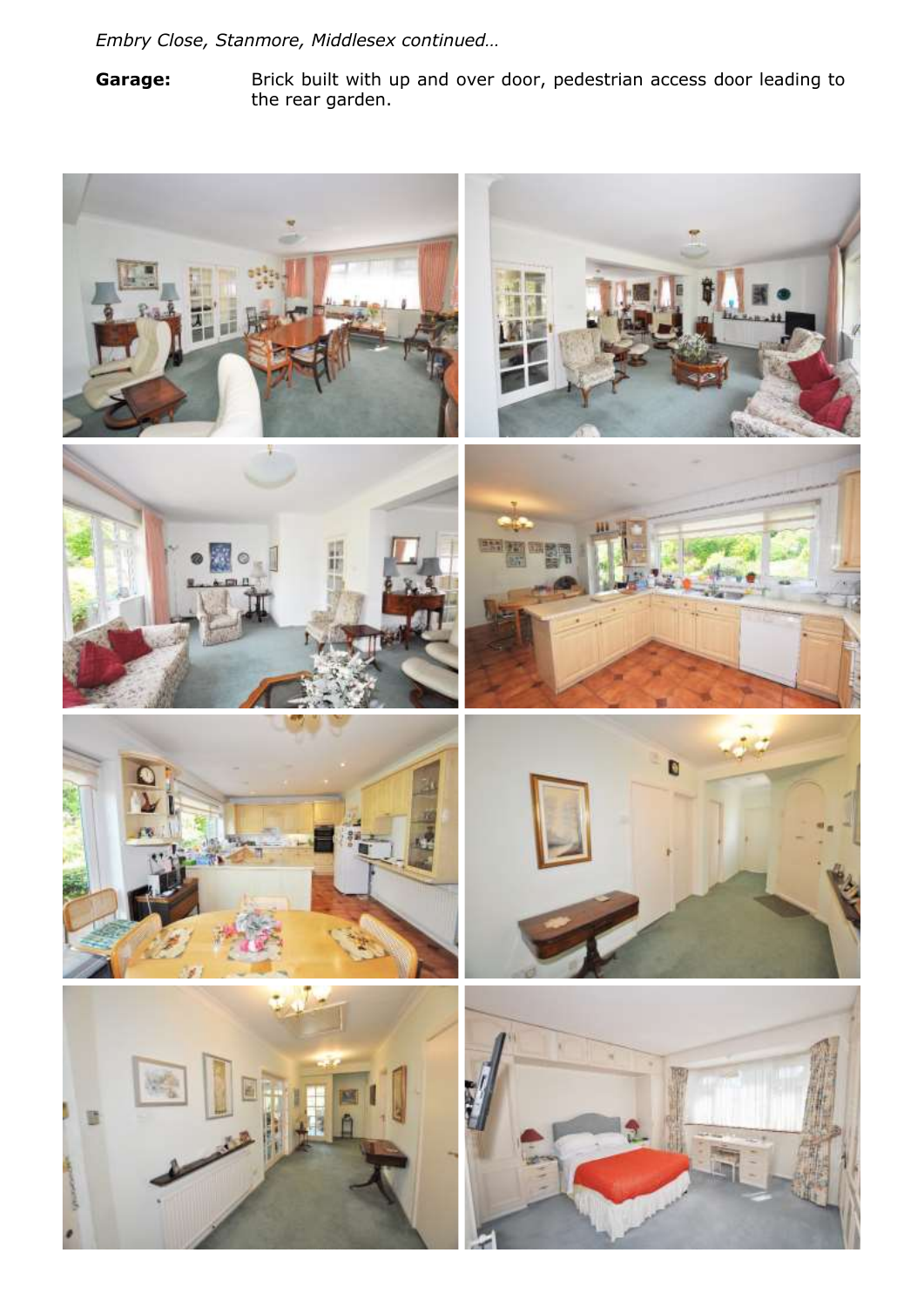Embry Close, Stanmore, Middlesex continued...